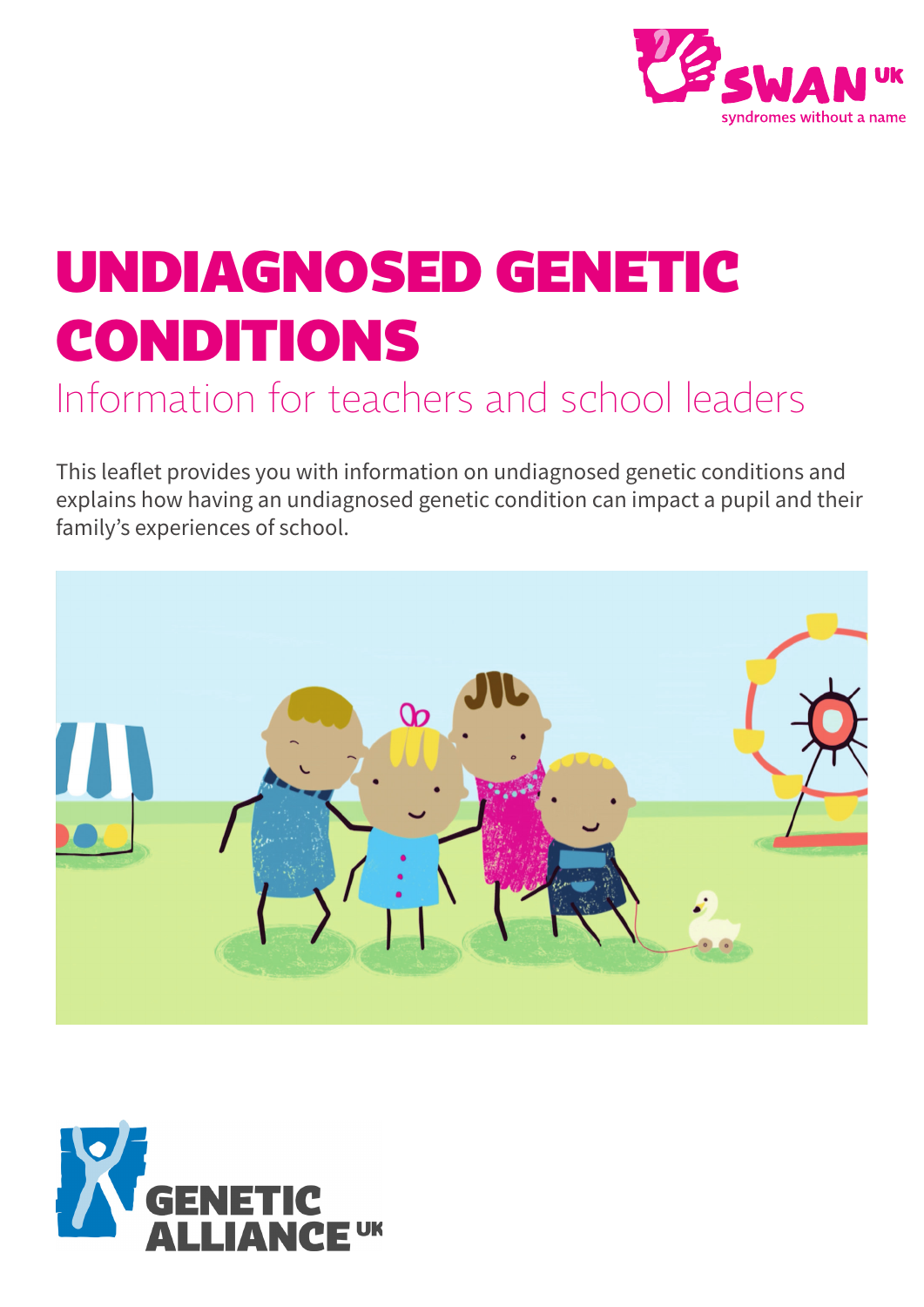

### **Introducing SWAN UK**

**SWAN UK (syndromes without a name) is the only dedicated support in the UK for families of children and young adults (0-25) affected by undiagnosed genetic conditions. We are run by the charity Genetic Alliance UK.**

It is thought that about half (50%) of children with learning disabilities and approximately 60% of children with congenital disabilities which are apparent from birth do not have a definitive diagnosis to explain the cause of their difficulties.

There are three main reasons a genetic condition can remain undiagnosed:

- It is the 'rarest of the rare'– a condition that has never been seen before and therefore isn't tested for.
- It is an unusual presentation of a known condition – the child's symptoms might be different to those of other children with the same condition. The condition is therefore not tested for because it doesn't appear clinically to be that condition.
- Sometimes when genetic testing is undertaken genetic changes are found which are of unknown clinical significance, for example, a change (or changes) are found in the child's genes but it is not possible to say definitively that this is the cause of the child's condition. These changes are called variants of unknown significance.

While some may go on to eventually receive a diagnosis, many will remain undiagnosed. SWAN UK seeks to support these families in a variety of ways. We produce leaflets to

help families understand more about genetics and genetic testing, run information events, organise whole-family days out, and facilitate peer support for parents through our online forums. The following leaflet lets you know more about undiagnosed genetic conditions, life with an undiagnosed child and how we can help you to provide support to a child with an undiagnosed genetic condition in your classroom.

**For more information about the support we offer visit: undiagnosed.org.uk.**

**It is estimated that approximately 6,000 children are born every year with a syndrome without a name - a genetic condition so rare it is unlikely to be diagnosed.** 

**Supporting pupils with an undiagnosed genetic condition**

**A rare or undiagnosed genetic condition can affect a child's ability to learn, the way they learn and communicate, and the coping mechanisms and strategies they will use to meet the demands of the curriculum and school life.**

For some conditions, for example autism spectrum disorder, multi-sensory impairment and Downs syndrome, there are tried and tested methods of supporting learning and communicating in the classroom. For children who are undiagnosed however there can often be more trial and error involved in working out how they can best be supported to access an appropriate curriculum which fully meets their needs. With undiagnosed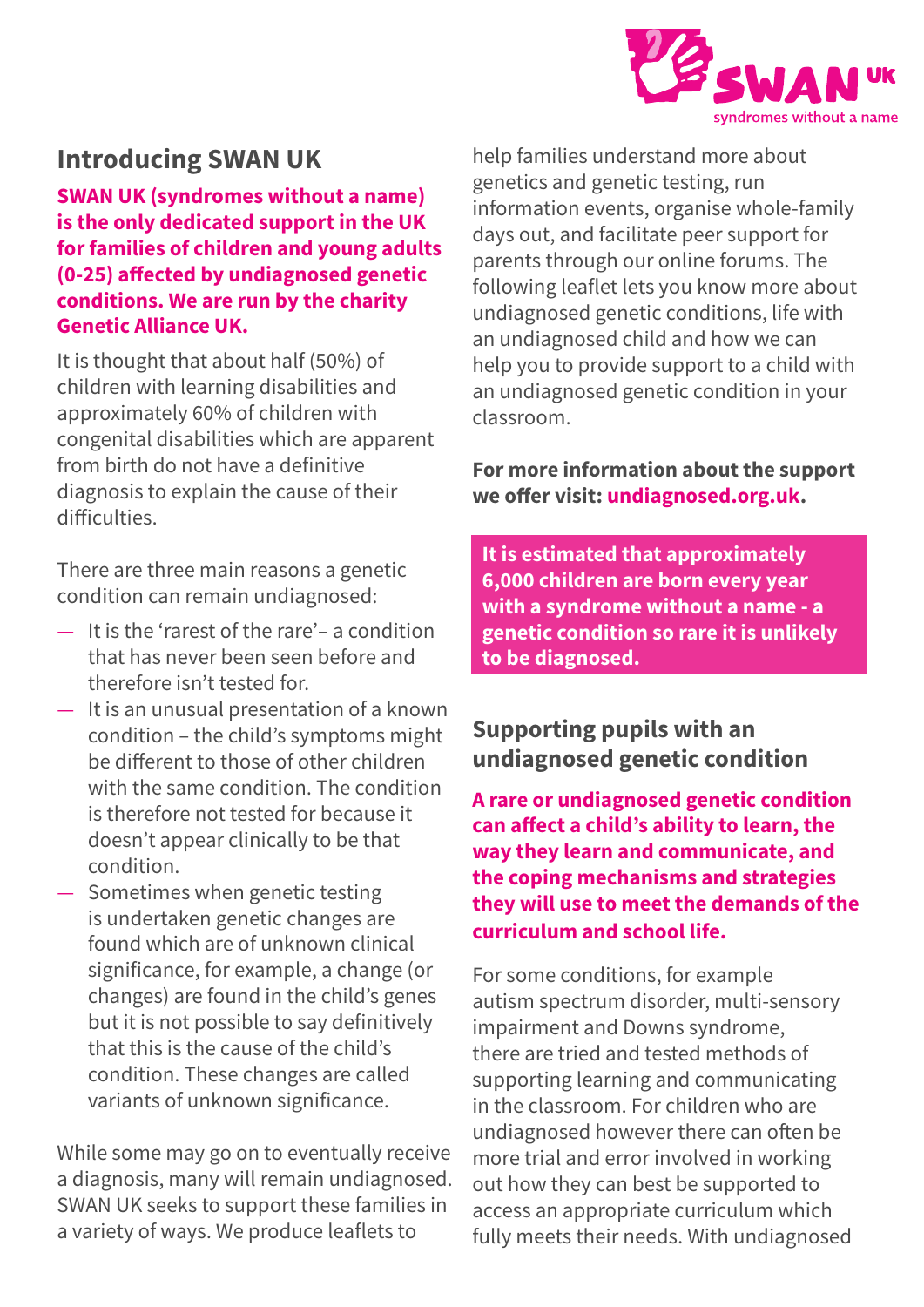

conditions presenting so many unknowns, it is important that families and professionals work together in order to achieve the best possible outcome for each child.

As part of the SWAN UK big ambition that every family affected by an undiagnosed genetic condition has the support they need, when they need it, regardless of whether they have a diagnosis or not, we hope to work with schools and teacher training providers to increase understanding of undiagnosed genetic conditions.

We will be producing a more detailed guide on how to support children affected by undiagnosed genetic conditions in the classroom and hope to create opportunities to work in partnership with schools and develop new approaches to teaching children affected by undiagnosed genetic conditions and effectively supporting their families.

We would also love to come and visit you and your team to talk more about the issues affecting undiagnosed families and the support we can offer.

**To find out more about our plans and how we can support your school contact info@undiagnosed.org.uk or visit undiagnosed.org.uk.**

### **The value of diagnosis**

**For some children affected by medical, physical and learning disabilities, a diagnosis can be made relatively quickly and easily through genetic testing. For** 

### **others it may come after a long wait, and sometimes, after multiple misdiagnoses.**

Although receiving a diagnosis can be a difficult time for families, it can also have its advantages. Having a diagnosis means that families and professionals may have an understanding of the cause, likely symptoms and prognosis of a condition. It can allow professionals to meet and anticipate an individual's needs, and in some cases dictate treatments. A diagnosis can also allow families to connect with others going through similar experiences and, if they wish, join relevant support networks.

### **One of the most important things that professionals working in the education sector can do is recognise the value of diagnosis.**

Often families are told in a very well meaning way that 'we don't label children' and that 'we treat children based on symptoms not diagnosis', however sometimes in the absence of a diagnosis a child's symptoms are not fully understood. A diagnosis can open doors. It can enable professionals to understand the underlying cause of a symptom and predict how said symptom is likely to progress. When there is no diagnosis to act as a guide, then strategies and interventions often require more thought and creativity.

**For more information about getting a genetic diagnosis visit: bit.ly/ gettingadiagnosis.**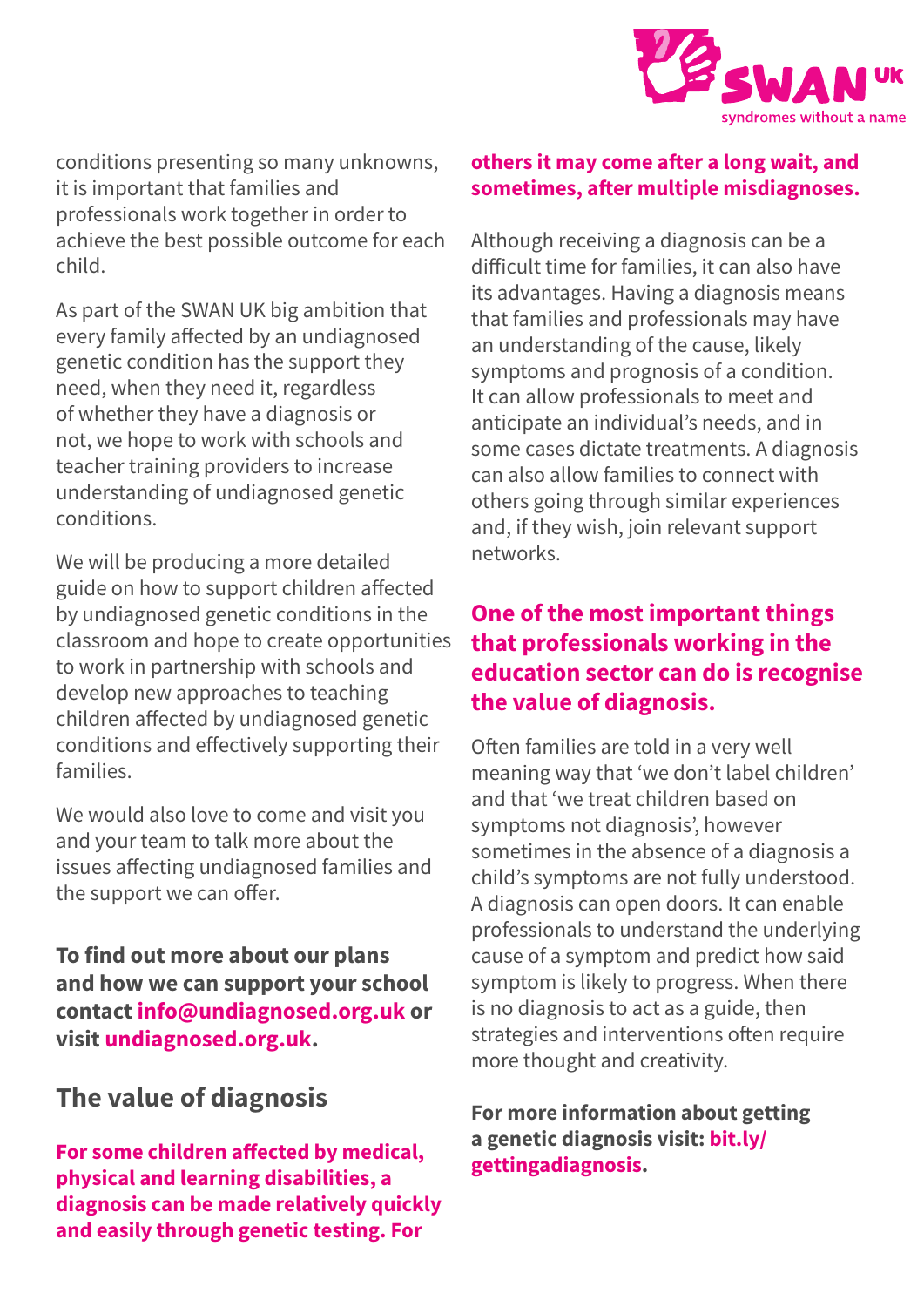

# **Living without a diagnosis**

### **Some conditions are so rare that doctors struggle to identify them through standard genetic testing.**

These conditions are generally described as a 'syndrome without a name' (or SWAN for short). It is thought that around half of children with learning disabilities and approximately 60% of children with congenital abnormalities (differences which are apparent from birth) do not have a definitive diagnosis to explain the cause of their difficulties.

For children and families who do not have a diagnosis, life can be full of unknowns. For example, no one knows why the condition has occurred or what its prognosis is. This lack of prognosis means that parents often have questions which can't be answered, such as:

- Why do particular symptoms occur?
- Will the condition get worse?
- Are there likely to be further complications as the child gets older?
- Is the condition life limiting?
- Will other children in the family be affected?

**Find out more about living without a diagnosis by reading the family stories on our website: bit.ly/**

**SWANUKfamilystory.**

## **How does being undiagnosed affect children and their families?**

**Often children with undiagnosed genetic** 

### **conditions are under the care of multiple consultants and medical departments – sometimes these departments can be based in different hospitals.**

The number of appointments, therapy sessions and clinics that children with an undiagnosed condition may have to attend can have a significant impact on family life and also affect school attendance. Some families have reported that they struggle to access certain services, such as therapies and respite care, because their child's condition is not recognised or fully understood. Additionally, managing their child's condition can put parents under huge emotional and financial strain.

Parents of children with a diagnosed condition are often able to access support networks where they can seek advice and encouragement from other parents who can empathise with their situation. However for parents of children without a diagnosis, appropriate support networks can be hard to find as they don't know where they 'fit in'.

Siblings can also struggle with the impact of having a brother or sister affected by an undiagnosed genetic condition. They have no answers to explain or help them understand the difficulties their sibling has. If their brother or sister has complex health needs they may also have experience of frequent emergency hospital trips or ambulances being called, all of which can then impact on their emotional state and ability to concentrate in school.

Families tell us that lack of a diagnosis can make it difficult for children to access educational support through a SEND support plan or EHCP. Their specific needs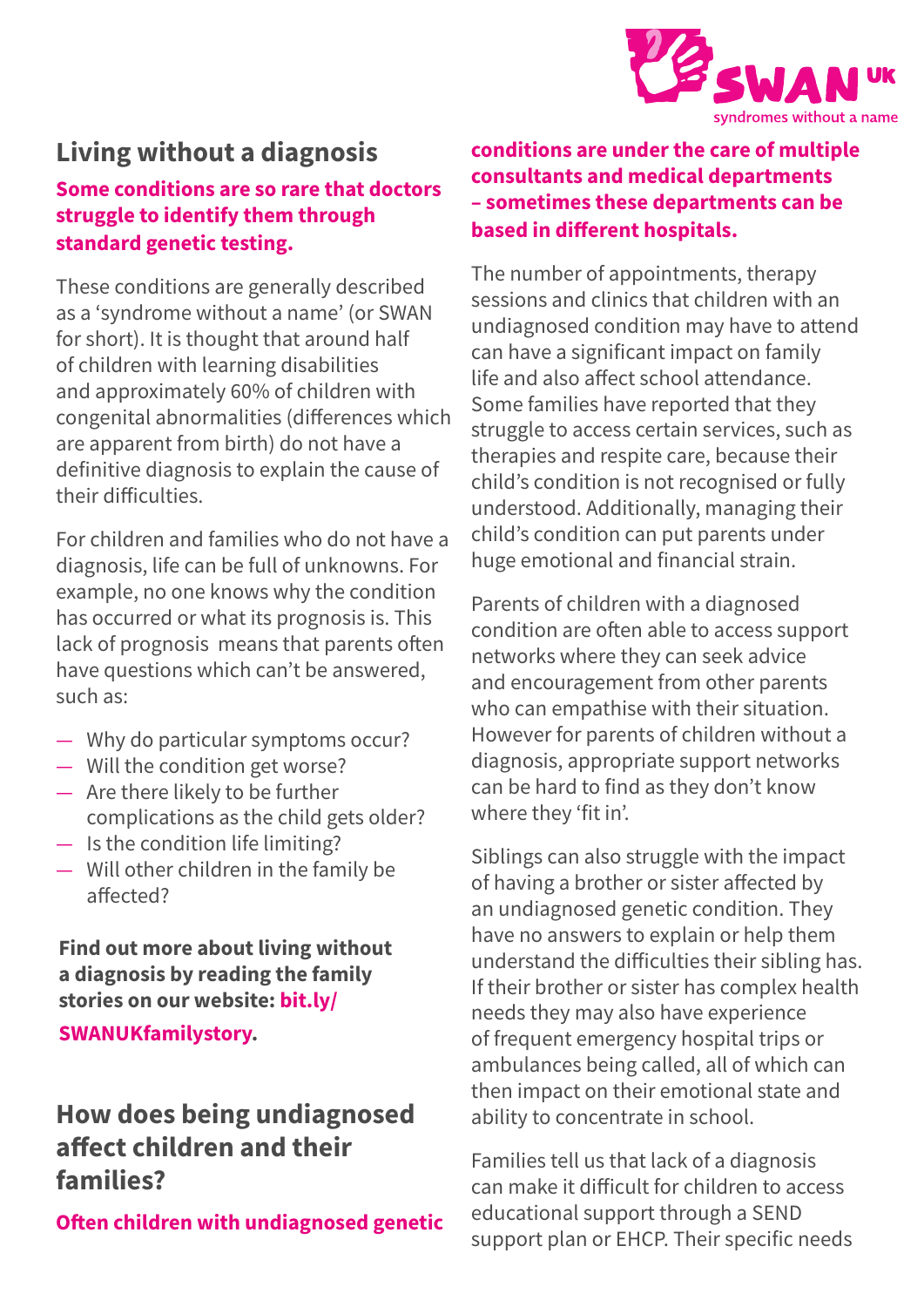

may not be understood well, and could be difficult to describe or explain without the help of a diagnosis.

Sometimes terms like Global Developmental Delay can be confusing or easily misunderstood as a condition in themselves. Often this is a symptom that can indicate that there is an underlying genetic condition which has yet to be identified. The term 'delay' is sometimes taken to imply that their development will catch up and can also create delays in assessment or recognition of need.

This can make it more difficult for families to request that their child is assessed for an EHCP, or to gain access to an appropriate school with the right level of support. Without a diagnosis and associated symptoms decision makers may not fully understand the long term nature of the child's condition.

The struggle to access adequate support can lead to strained relationships between families and education authorities and/ or schools. Working in collaboration with other professionals and the child's family can be particularly helpful in the absence of specific guidance.

### **Developments in genetic testing**

**In recent years, whole exome and genome sequencing has begun to transform the way that genetic conditions are diagnosed and, where possible, treated.** 

Many undiagnosed children and their families will have been invited to take part in nationwide research studies such as Deciphering Developmental Disorders (DDD) Study and the 100,000 Genomes Project. The ability to sequence the whole genome is set to revolutionise the way that doctors practice medicine, but there is still a very long way to go. The current process is very lengthy and many families wait years for news and with a diagnostic rate for sequencing of around 30%, for many families there are still then no answers.

**To find out more about the difference between exome and genome sequencing visit: bit.ly/ rrexomeandgenomesequencing.**

## **Understanding the limitations of a rare genetic diagnosis**

**Whilst a diagnosis can be invaluable when it comes to accessing support, an extremely rare diagnosis can leave families feeling the same as when they were undiagnosed.**

Often a child with an undiagnosed genetic condition can receive a diagnosis of an extremely rare genetic condition that little (or nothing) is known about. If this is the case, many questions will be left unanswered, such as how the condition will develop or whether the condition is likely to be life-limiting.

**For more information about family experiences of a rare diagnosis from genome sequencing visit: bit.ly/ rrexomeandgenomesequencing.**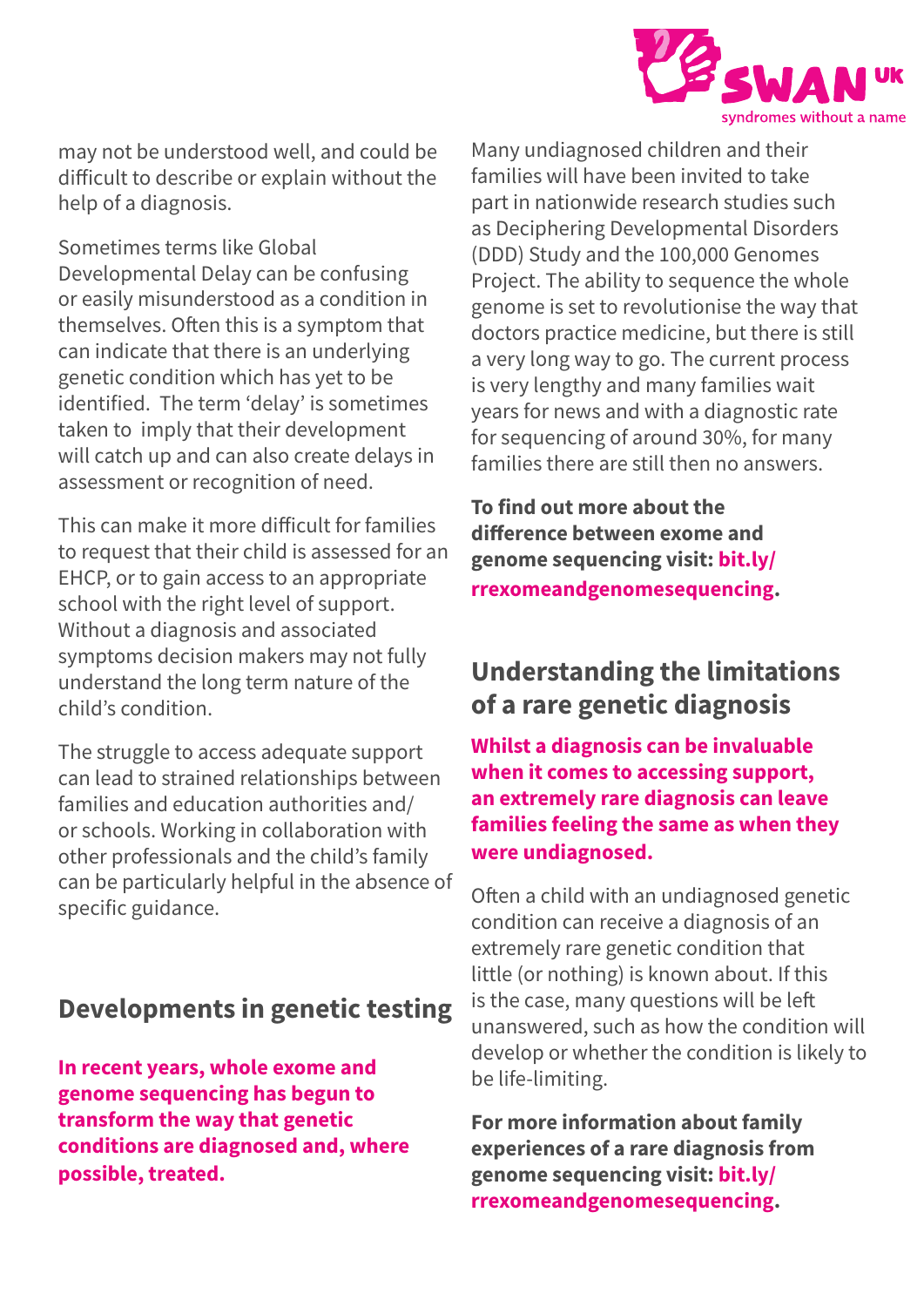

# **Case study: Benji**

Benjamin (Benji) is a very content, loving little boy. He loves watching lights and shadows, such as sitting under a tree watching the leaves move against the sky. He also enjoys the feeling of air on his face and he loves riding in the car with the window open, or with rain pattering on the roof. He likes music, particularly bells and jingly-sort of noises. He loves water: swimming, hydrotherapy and bath-time.

### **SWAN life**

**Benji was identified as having a syndrome without a name three weeks before his birth, when anomalies in his brain were detected.** 

Within the space of 24 hours we went from an uncomplicated pregnancy to MRI scans, consultants, and palliative care plans, and we were offered the option to terminate the pregnancy. I realised then that life was going to be very different for our whole family, whatever we decided to do.

#### **Benji is now five and doing great! He has microlissencephaly which means his brain is very small and very smooth.**

This creates several challenges for Benji. His motor control is limited and he has severe reflux (his stomach contents come the wrong way out of his stomach and up towards his mouth) and an unsafe swallow so any liquid that is in his mouth tends to go into his lungs and cause chest infections. Benji is epileptic and visually impaired. He is on more than a dozen different medications and has twicedaily chest physio and nebulisers to keep his chest clear. He is also unable to regulate his own temperature meaning he really struggles in hot and cold weather. Similarly he cannot control his sleep cycles and tends to follow a different sleep pattern from the rest of the

family.

**Benji is non-verbal and we have really struggled to find ways to communicate with and understand him.** 



Although he cannot yet use his hands to work a switch, he has worked so hard at his head and trunk control and now has the ability to turn his head to either side to control a switch with his cheek.

**This totally awesome news means he can now make a choice between two options, and represents a huge amount of effort on the part of Benji, his teachers, support workers and occupational therapists.**

We can work on this to develop a more complex, step-by-step communication method.

### **Being undiagnosed**

To try and find the genetic cause of his disabilities, Benji is on the Deciphering Developmental Disorders (DDD) project and the Scottish Genomes Project (the Scottish arm of the 100,000 Genomes Project).

Our main reason for undergoing testing was to find out the risks of any future children having the same condition as Benji. However, the results took too long for us and we went ahead and had his little sister anyway! Because we had no diagnosis, this pregnancy was an incredibly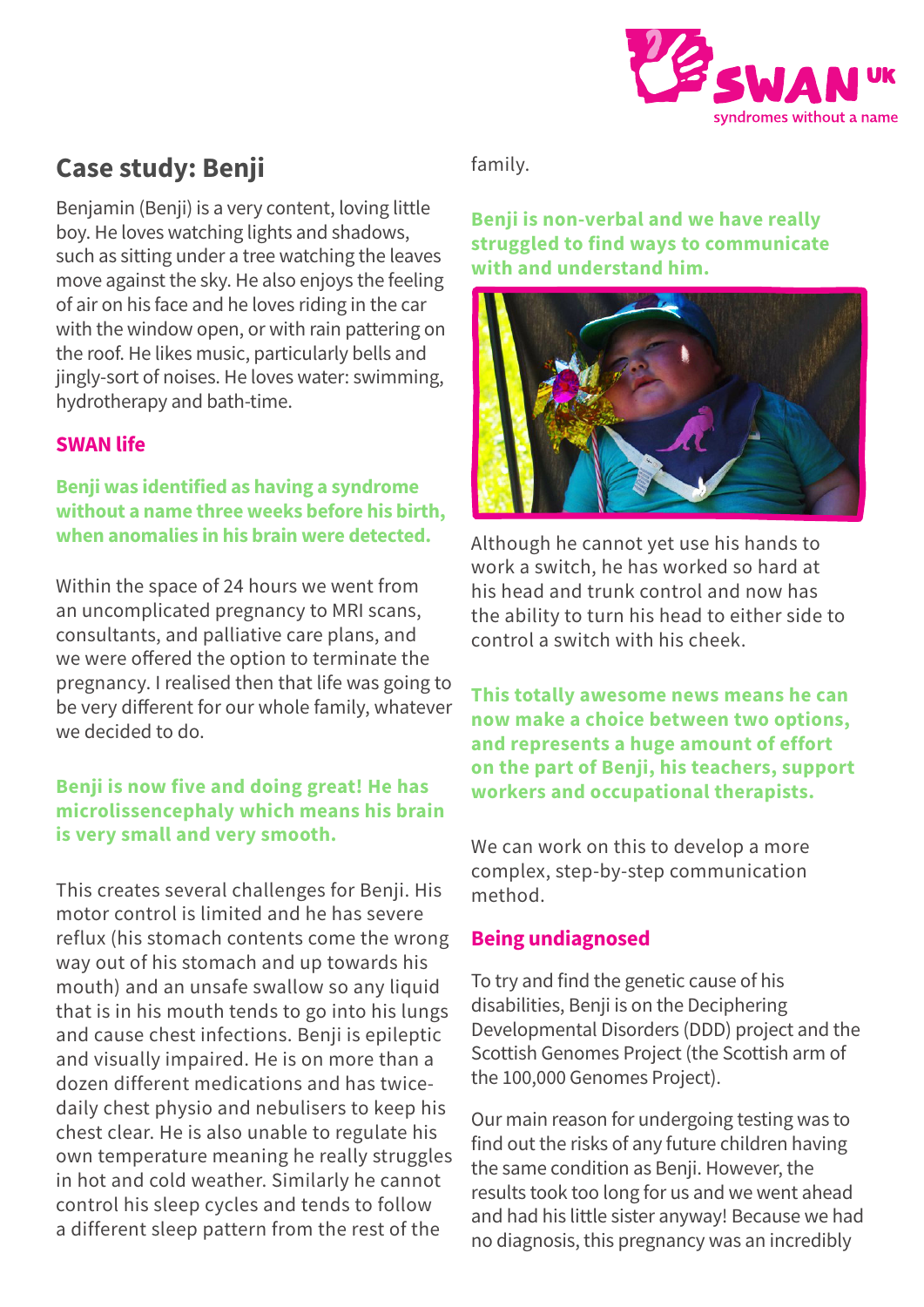

stressful time for us. I really hope that we will find out that Benji has a de novo genetic change, and therefore his sisters will not be carriers of any 'faulty' genes and won't have to worry about their own children inheriting the same condition.

### **A diagnosis would also help us to plan for the future. Being undiagnosed, we don't know what Benji's long-term prognosis might be.**

I don't know whether to spend our time and energy planning for the long-term (trust funds, guardianship, care plans, and so on) or to use that time making memories in case we don't have very long with our son.

A diagnosis would make it so much easier to explain Benji's condition to people. It would make it easier to fill in forms, and easier to get funding from organisations that need a 'diagnosis' box filled in before they will even look at your application. A diagnosis would mean the chance to find other people with the same condition as Benji, learn from them, share our stories, and feel less alone in the world.

#### **Finding SWAN UK**

Fortunately, about a year after Benji was born we discovered SWAN UK. Those early days were a complete blur of caring for Benji 24-7 whilst also looking after his big sister who was only one year old when he was born. I remember feeling completely alone and ill-equipped as we struggled to make life-changing medical decisions with no-one to turn to for advice or friendship.

**Now, the SWAN UK family provides us with support, understanding, answers to stupid questions, advice on serious questions, offers of help when stuck, a place to offload equipment we no longer need and emotions we can't hold in, family days out, new local friends, a feeling of belonging, … oh, and** 

#### **balloons! Benji loves the balloons!**

When Benji was first born I was scared, confused, and angry that I had been thrown into all these new roles of doctor, nurse, carer, teacher, advocate, without any training whatsoever. I felt very guilty about the impact having a disabled child would have on our family, especially our daughter Jackie. I didn't know how to even explain Benji's condition or what was happening to us. I felt very alone. Now, I feel I have grown into all those roles and relish them! I feel capable of fighting for whatever Benji needs, and able to help and advise others in similar situations. I relish the changes he has brought to our lives, and I am immensely grateful for what he has taught me. I have made new friends and have a new, more inclusive outlook on life. I can't imagine life without Benji.

#### **Looking forward**

I know that my future will never be the same as I will continue to campaign, advocate, and work in my community to make it more accessible and inclusive for everyone. If we lose Benji, there will be an enormous hole in our lives, but I'm so glad we had the privilege to know and love him and to join the SWAN UK family. Learning from other parents and from disabled people has been the best thing about the journey and has totally changed my outlook on life.

#### **SWAN UK is my tribe. It's my friends and family, and it's where we belong.**

We look out for each other and help each other both virtually and physically. Although we came into SWAN UK through my son's lack of a diagnosis, I know that even if we get a diagnosis, we'll always be a part of SWAN UK.